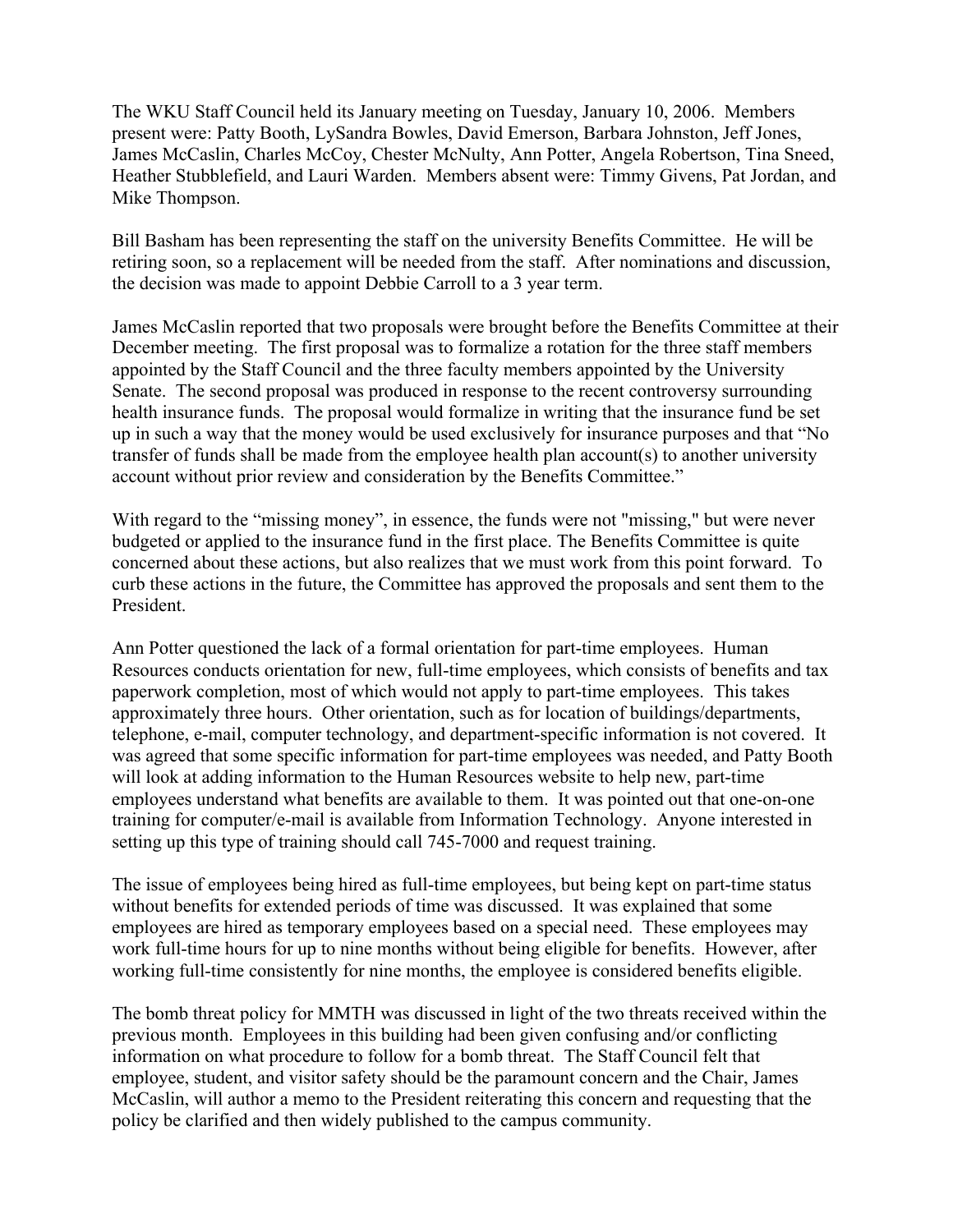A staff member contacted the Staff Council regarding the restriction on purchasing parking permits to the level previously purchased. The employee felt that this was punishing new employees by not allowing them free access to every level of parking, as well as restricting employees who wished to upgrade their parking location. At this time, the Parking and Transportation has not begun discussions of issuing parking permits to employees for the 2006- 2007 academic year, but Patty Booth will address this issue with that committee when those discussions begin, and more information will be forthcoming.

It was noted that there has been a problem with bicycles being stolen on campus in the past. Registration of bicycles will be required for fall, 2006, to help the owners more easily recover bicycles that might be stolen in the future.

Now that the Winter Term is in session, the Staff Council discussed how this new term has affected employees and their jobs. It was mentioned that it is easier to park because fewer students and faculty are on campus. It was noted that some staff were required to work through the holiday break to prepare for the start of Winter Term, but they were recognized and compensated accordingly.

Performance appraisals for staff will be processed through a new format this year using esignature forms. The appraisal form will be completed online, and no paper copies will be processed. Supervisors and staff appraised will both receive e-mail confirmation of the numeric score given on the performance appraisal for their records. Training for supervisors on the new format and on how to evaluation employees in an unbiased manner will be held this week.

A council member questioned the time line for the Designated Smoking policy implementation. It was noted that the appropriate funding information has now been communicated to Facilities Management, so signage and other needed materials can be purchased. A request will be made for an official time line and more information will be forthcoming.

It was noted that the W-2 forms will be issued by January 31, 2006. It was also noted that any salary increases as a result of the gender/ethnicity equity survey were to be applied as of January 1, 2006.

The next meeting will be held on February 8, 2006.

The Staff Council wants to hear from you. Do you have a question, concern, or comment? You can now e-mail the Staff Council: StaffCouncil@wku.edu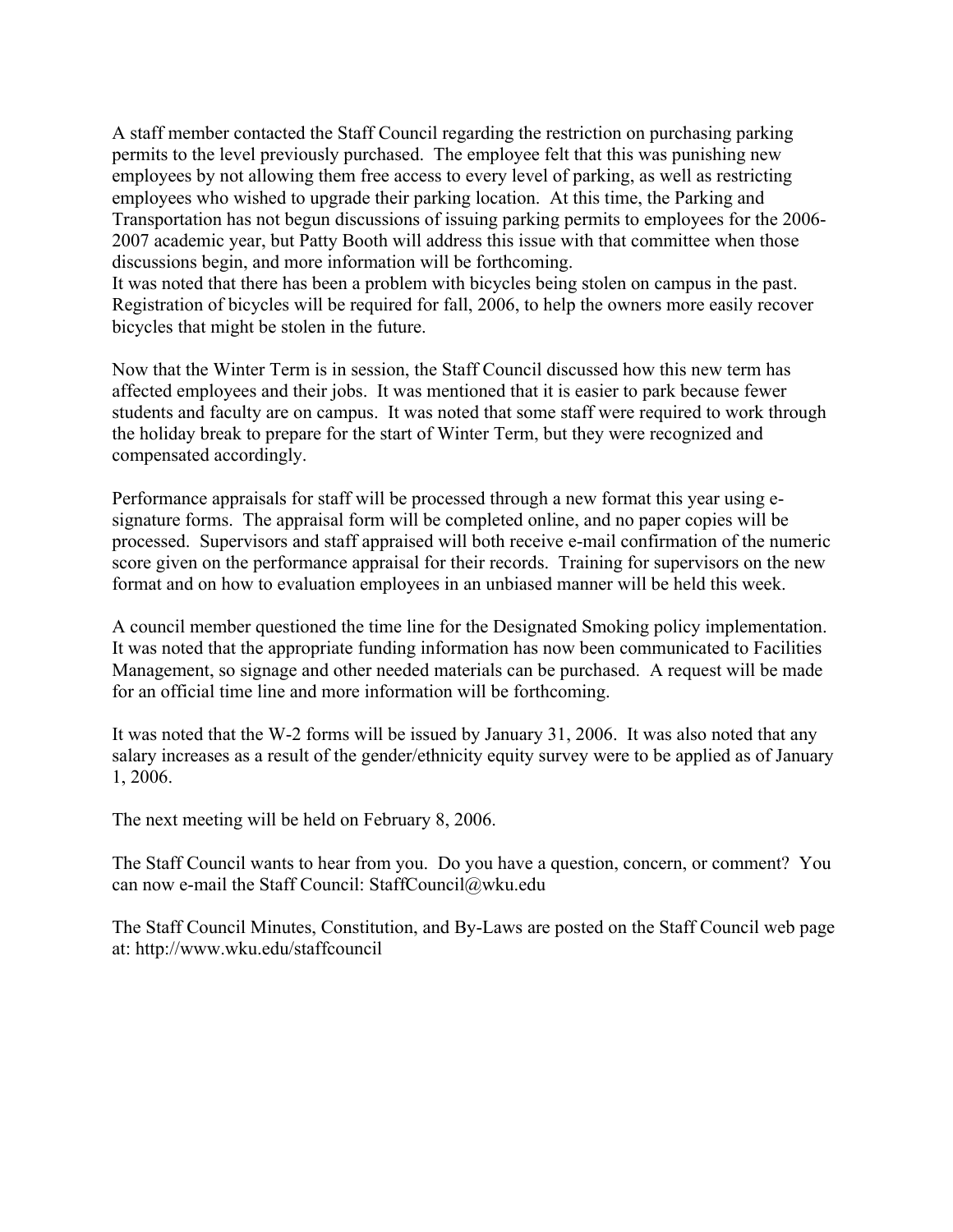The WKU Staff Council held a called meeting on Tuesday, January 31, 2006. Members present were: Patty Booth, LySandra Bowles, David Emerson, Jeff Jones, Pat Jordan, James McCaslin, Charles McCoy, Angela Robertson, Heather Stubblefield, and Lauri Warden. Member absent were: Timmy Givens, Barbara Johnston, Chester McNulty, Ann Potter, Tina Sneed, and Mike Thompson.

Bob Deane, WKU Chief of Police, and Captain Mike Wallace attended the meeting to discuss questions regarding the past MMTH bomb threat issues and clarify the WKU bomb threat policy. Chief Deane distributed some information and explained that while police are the primary fact finders in a bomb threat situation, assistance may be requested from people in the building to help make the facility safe as quickly as possible. Employees are not required to help in any search situation, but may do so voluntarily, if requested to do so by the police. He stated that buildings would not be evacuated unless certain criteria are present. However, employees are not restricted to the building during a bomb threat and may leave, if they fear for their personal safety.

Chief Deane indicated that the police would like to respond to all concerns and noted that guidelines are being developed to deal with unusual situations such as bomb threats, tornado, flood, etc. If anyone on campus has concerns, questions, or suggestions regarding the official policy for these types of emergencies, please contact a staff council member, and these communications will be forwarded to the police as a group for a comprehensive response.

James McCaslin provided further information and clarification related to the health insurance fund. During the January meeting, James shared that the funds were never budgeted, and therefore not really missing. He has since received additional information that indicates that money not being budgeted was only part of the problem. Transfers were made out of the health insurance account by a net amount of approximately \$513,000 without the knowledge or approval of the Benefits Committee. At this juncture, we must work from this point forward. The President has approved the Health Fund Exclusivity document which should protect the fund from any future transfers without the knowledge of the Benefits Committee. Moreover, Jim Cummings has been appointed by the President to the Budget Council, which will facilitate exemplary communication between the Budget Council and the Benefits Committee as the Committee makes recommendations for future plan years.

The next regular Staff Council meeting will be held on Wednesday, February 8.

The Staff Council wants to hear from you. Do you have a question, concern, or comment? You can now e-mail the Staff Council: StaffCouncil@wku.edu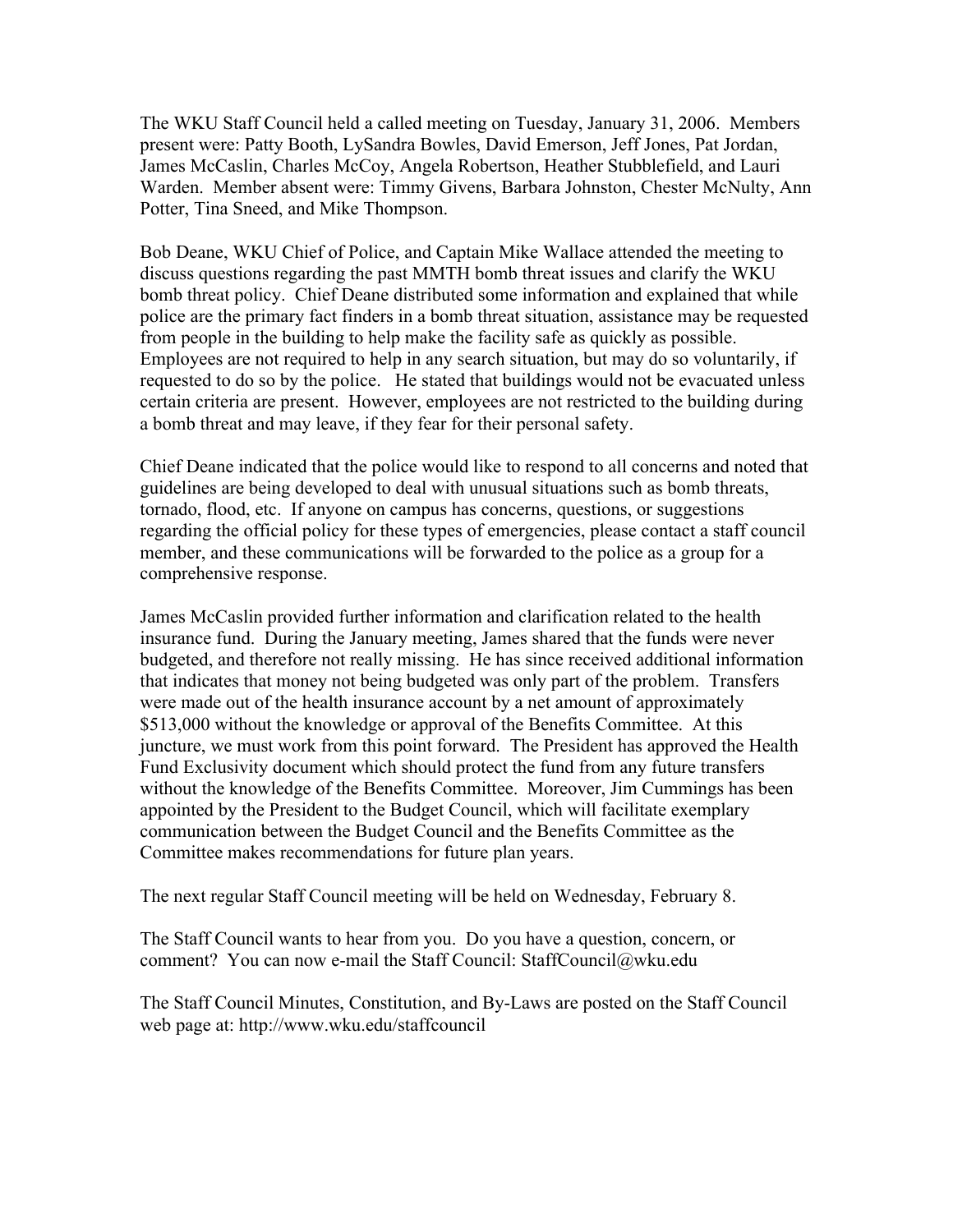The WKU Staff Council held its February meeting on Wednesday, February 8, 2006. Members present were: Patty Booth, LySandra Bowles, David Emerson, Barbara Johnston, Jeff Jones, James McCaslin, Charles McCoy, Ann Potter, Angela Robertson, Tina Sneed, Heather Stubblefield, Mike Thompson, and Lauri Warden. Members absent were: Timmy Givens, Pat Jordan, and Chester McNulty.

Patty Booth gave an update on the upcoming Parking and Transportation meeting, where parking costs for the future and wait lists for upgrading parking passes will be discussed. Various influences such as benchmarks, external expenditures, state budget, and prices at other Kentucky universities were discussed by the Staff Council. Angela Robertson will substitute for Patty at this upcoming meeting.

James McCaslin gave an update on the questions raised regarding the Facilities Management Staff Evaluations and the response he has received from Tom Riley. Mr. Riley that he was "aware of concerns over the evaluation program that were expressed during my HRC meeting". He indicated that "In order to address all issues on a broader scale, the HRC and myself will conduct a post performance evaluation survey to determine the pluses and the minuses of the DFM evaluation process. We will review the findings and then begin discussions to address the issues. ...to ensure that the process is fair, consistent and meaningful." Mr. Riley wants to have all this finished before the appraisal period begins for the next year.

Questions regarding evaluation scores in general were raised by several Staff Council members. The influence of evaluator training on evaluation scores was discussed. It was noted that this year every appraisal item required a numeric response, rather than the "not applicable" that was previously available to evaluators, which may also have had an effect on the scores. Communication between the evaluator and the employee is essential, so both know job expectations and how those expectations will affect the evaluation score. It was noted that a mid-year review is available online, but are not mandatory to be completed. Training is available from Human Resources on how to use this form, and staff can request a mid-year review be completed for their position. The Staff Council requested that Human Resources notify staff, as well as supervisors, in July when mid-year reviews may be performed.

Designated Smoking Area signage is estimated to be installed by the end of May, 2006. Darren Henson, WKU Landscape Architect, is working with the Master Plan Committee, PDC, and an architectural firm to develop the wayfinding/signage plan for the campus. Darren will help ensure that the designated smoking area signage will meet the standards set for WKU.

The Bomb Threat Policy comments received from the WKU community were discussed. Several WKU faculty/staff who have some expertise in this type of threat indicated that WKU is following accepted procedures, and they have volunteered to give the police department information and the benefit of their expertise, if requested. These responses have been forwarded to the police department for their information. The liability to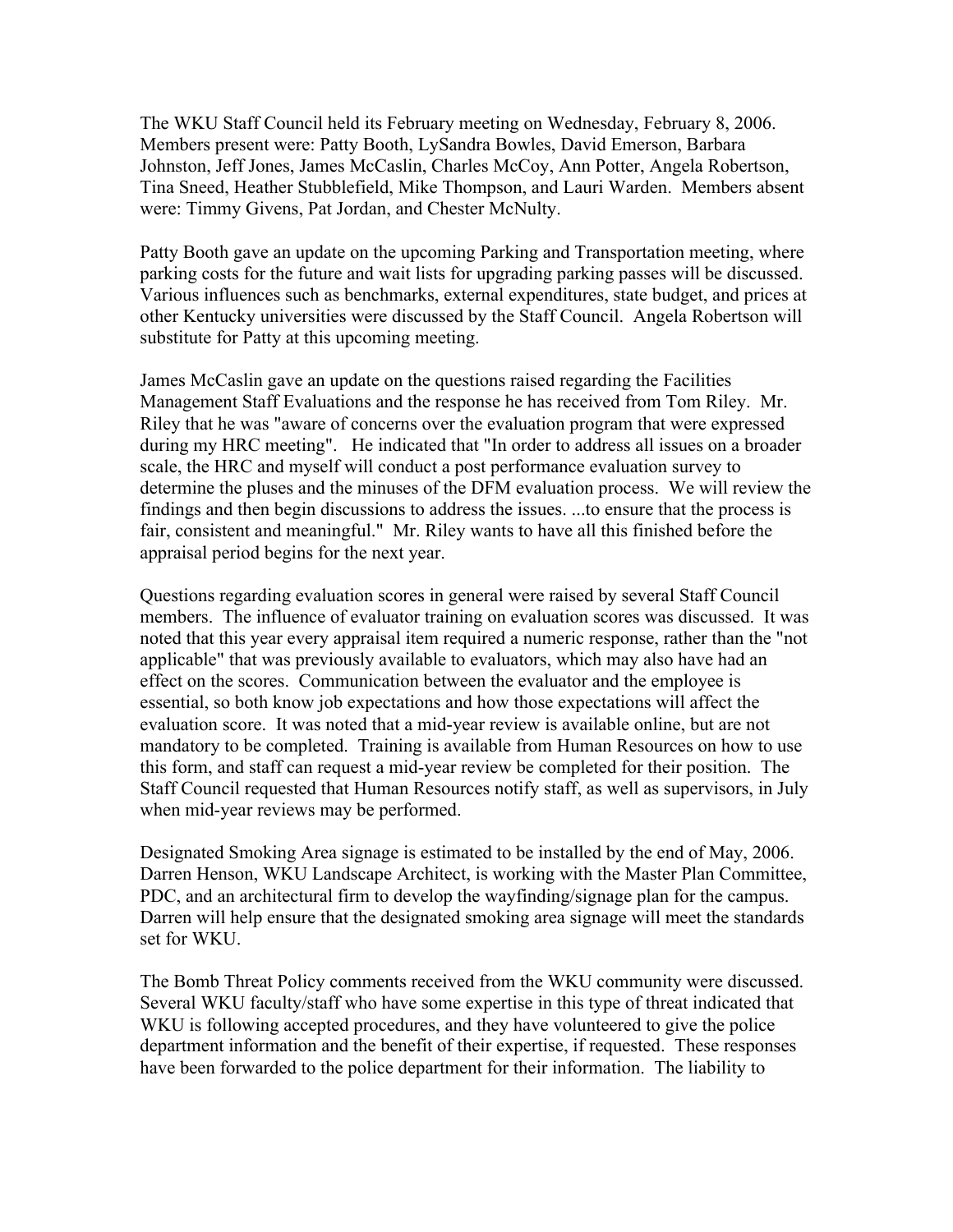employees who volunteer to help search their building was discussed. More information will be forthcoming.

James McCaslin gave an update on the issue of extended periods of employment for individuals holding part-time, temporary appointments. After meeting with Facilities Management officials to discuss the issue, Tony Glisson said that employing individuals in a part-time, temporary capacity is an important employment strategy; however, such appointments should not be extended for longer periods of time. The conclusion was that "Facilities will continue to use part-time, temporary employment...however, appointments will be limited to no more than 6 months. After a 6 month period of time, the intent is to terminate employment OR apply the process so that individuals convert to full-time positions."

Staff Council Elections are coming up soon. There will be 2 secretarial support, 3 facilities management, and 1 professional non-faculty positions available. Anyone interested in working on staff issues on the staff council is encouraged to run for election. The proposed timeline for the election will be as follows: Human Resources will announce election on March 8, Request for Nominations will go out on March 22, Close of nominations will be at the end of business on April 5, and the online election will be held on Thursday, April 20. A computer will be set up in Facilities Management for voting that day to ensure that everyone has the opportunity to vote.

The three-year term of the Staff Regent expires this year, so a Staff Regent Election will be held this year also. The Staff Regent is a member of Western Kentucky University's Board of Regents and performs an important role in representing non-faculty employees. All staff employees are encouraged to consider running for this important position. The proposed timeline for this election will be as follows: Announcement of Nominations on May 1, Nominations due on May 22, Candidate forum held on June 12, and online election on June 13, 2006.

The Staff Satisfaction Survey will be conducted again this year. This survey is an important tool to give staff employees a voice to the WKU Administration. Heather Stubblefield, Barbara Johnston, Jeff Jones, LySandra Bowles, and Ann Potter will revisit and update the previous survey. The Staff Council anticipates this being available to staff employees in late March or April, so results can be tabulated by June. Dr. Betsy Shoenfelt has again agreed to analyze and present the data from this survey.

Sheila Houchens, representative to the Centennial Committee, sent information to the Staff Council on upcoming Centennial events. All staff are encouraged to visit the Centennial Website at http://www.wku.edu/centennial for a calendar of events and more information and to participate in this exciting year of activities.

The Kentucky Museum is requesting that staff donate old photos of WKU life to be used during the Centennial year. If you have pictures from your student days or beyond, please consider contributing them. You may contact Sue Lynn McDaniel, University Archivist, for more information.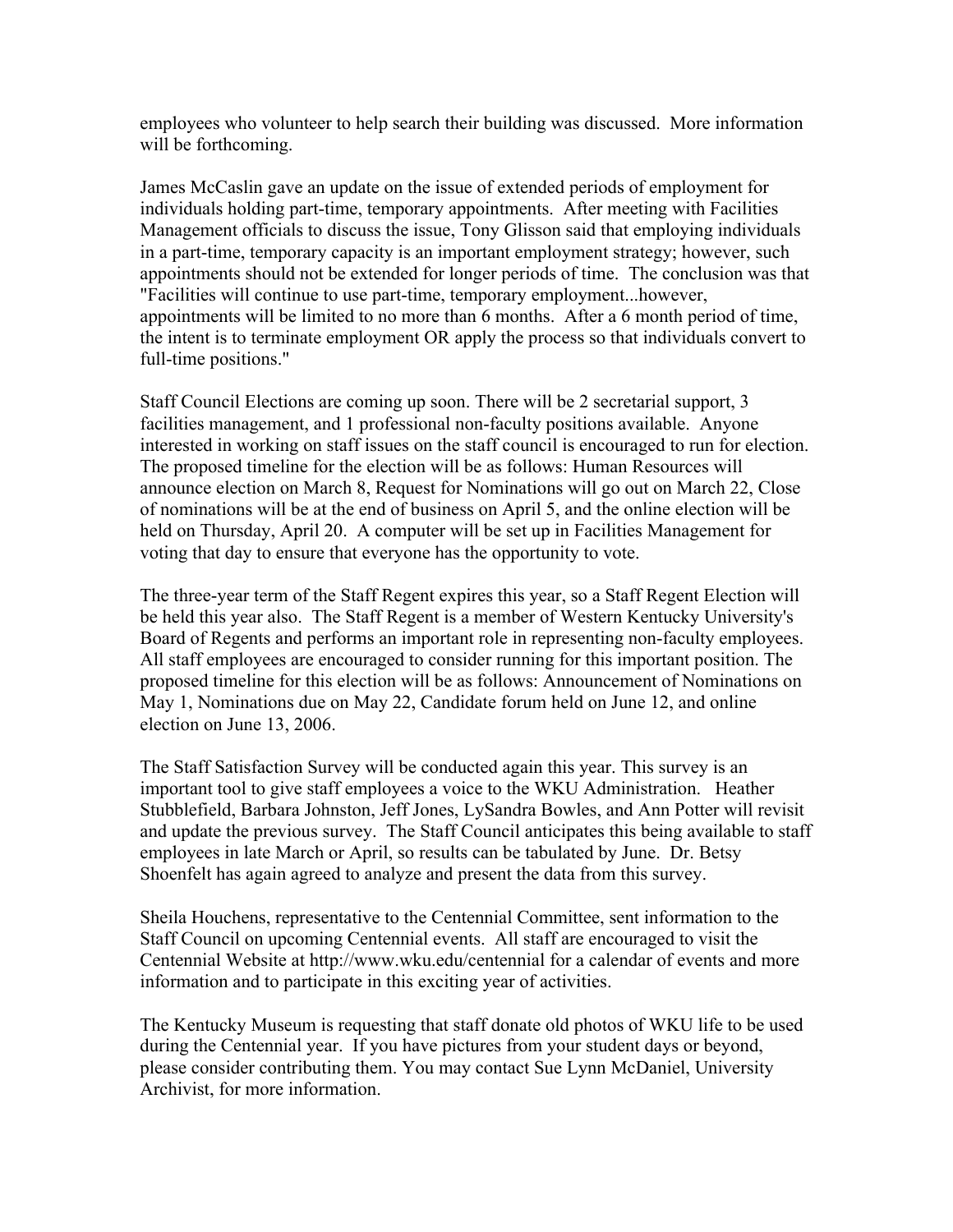The Staff Council discussed attendance of Council members at regularly-scheduled Staff Council Meetings. The By-Laws state that: "An automatic vacancy occurs when an elected Staff Council representative fails to attend three consecutively scheduled regular meetings since effective representation cannot be attained." "Replacements when a vacancy occurs shall be filled by the runner up in the respective category of the most recent election. If not applicable, the seat shall be filled by the runner up from the atlarge category in the most recent election." The Council voted unanimously to issue a letter of dismissal to a member who has been absent the prerequisite number of meetings and to invite the next eligible runner up to fill the vacancy. This position will be up for election again this spring.

The issue of mandatory safety training for Facilities Management staff was discussed. The question of how attendance at this training would affect employees who might have a Workers' Compensation claim in the future was discussed.

The next regular meeting of the Staff Council will be held on March 1, 2006.

The Staff Council wants to hear from you. Do you have a question, concern, or comment? You can now e-mail the Staff Council: StaffCouncil@wku.edu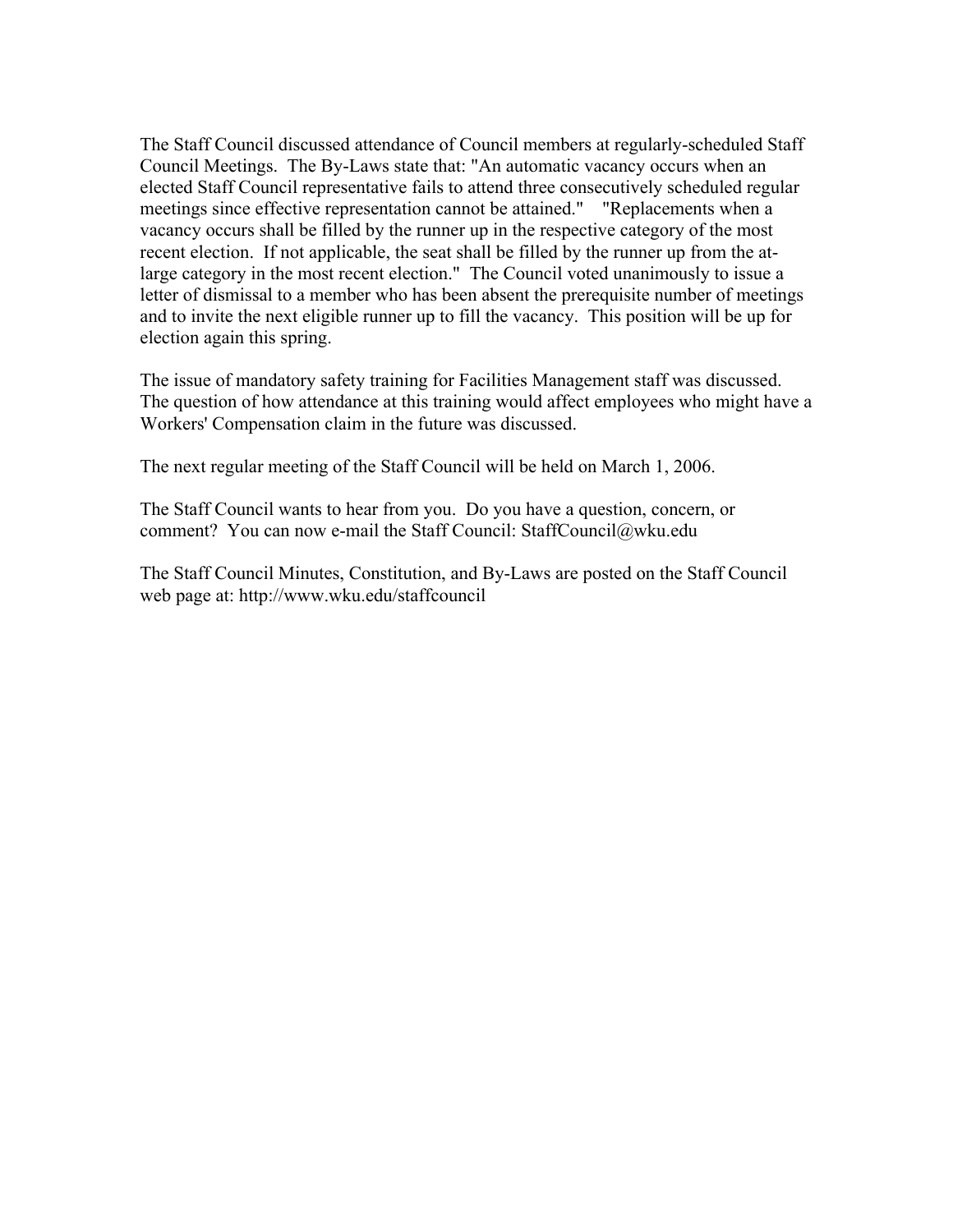The WKU Staff Council held its March meeting on Wednesday, March 1, 2006. Members present were:, LySandra Bowles, David Emerson, Barbara Johnston, Jeff Jones, Pat Jordan, James McCaslin, Chester McNulty, Ann Potter, Angela Robertson, Darrell Saalwaechter, Heather Stubblefield, and Lauri Warden. Absent were: Patty Booth, Charles McCoy, Tina Sneed, and Mike Thompson.

James McCaslin introduced the new Staff Council member, Darrell Saalwaechter, and welcomed him to the group. Darrell will fill this position through the June meeting.

A response from Tony Glisson to the Staff Council inquiry regarding the option to use "Not Applicable" as a response on the staff performance evaluations was read to the Council, which indicated that the current form was designed with input from a Staff Council subcommittee, and a change to the form so soon would not be beneficial. After discussion, the members agreed to not request a change be made at this time.

The Staff Council has been notified by Human Resources that at the request of the Council, a notice will be sent out as a staff-all e-mail at the appropriate time this summer, so all employees will be aware that they have the opportunity to request a mid-year review of their work performance.

Lauri Warden and Heather Stubblefield gave an update on requests for mentors by new staff employees to the Mentoring Committee. It was explained that several times information on the Bowling Green community or on networking on campus has been requested in addition to regular mentoring. Council members pointed out that the Staff Leadership Institute is a good way for employees to gain training and meet people from all across campus. Other volunteer activities, such as assisting with the graduation ceremonies, give the same opportunity.

A request for the Staff Council to consider proposing a change to the current policy of vacation accrual for rehired employees was presented. After discussion of the various costs, benefits, and issues, the Council members chose not to pursue action on this request.

Ann Potter asked for an update on the part-time employees' benefits proposal. James McCaslin reported that he suspected the proposal would be considered during upcoming budget deliberations.

The Staff Council election of new representatives will be held online on April 20, and the Staff Regent Election will be held online on June 13. A computer station will be manned by council members from 4:00 a.m. to 4:00 p.m. on both of these dates in Facilities Management for those who do not have other access to computers. All WKU staff employees are encouraged to run for these positions and to vote in both of these elections.

An updated form for the Staff Satisfaction Survey was presented by Heather Stubblefield and Jeff Jones. Proposed new questions had been reviewed by Dr. Betsy Shoenfelt, who gave the council feedback on them. After discussion of the survey as a whole, it was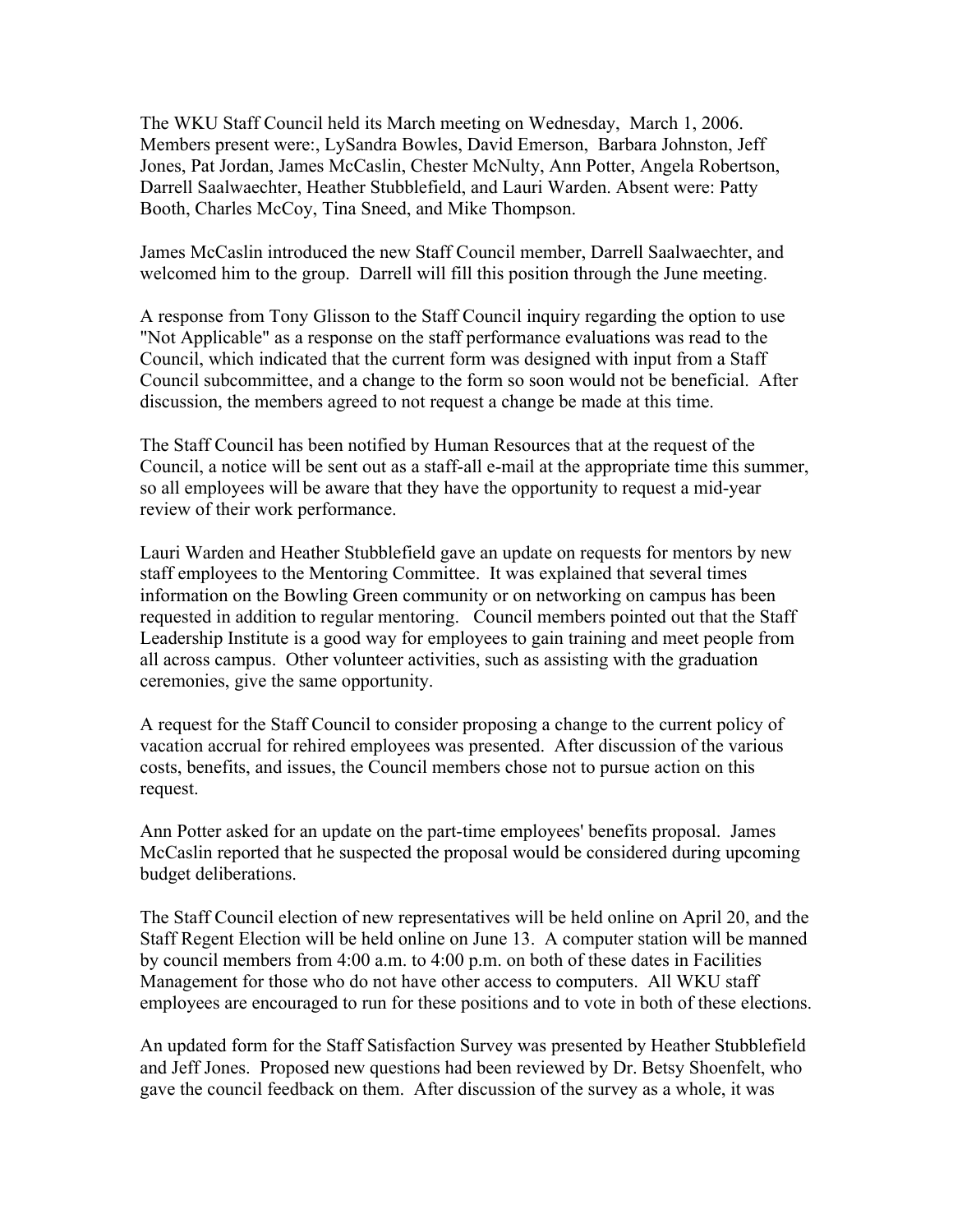announced that the form would be finalized and distributed within the next two weeks. The Council requests that completed forms be returned no later than March 31. The data will be analyzed by Dr. Shoenfelt and graduate students under her supervision, and results are expected to be received by early summer.

The ORP white paper and meeting on March 2 was discussed. Representatives from the Staff Council will attend and report back to the Council at the next meeting.

Jeff Jones reported that the Staff Council website had been updated recently.

The Staff Council wants to hear from you. Do you have a question, concern, or comment? You can now e-mail the Staff Council: StaffCouncil@wku.edu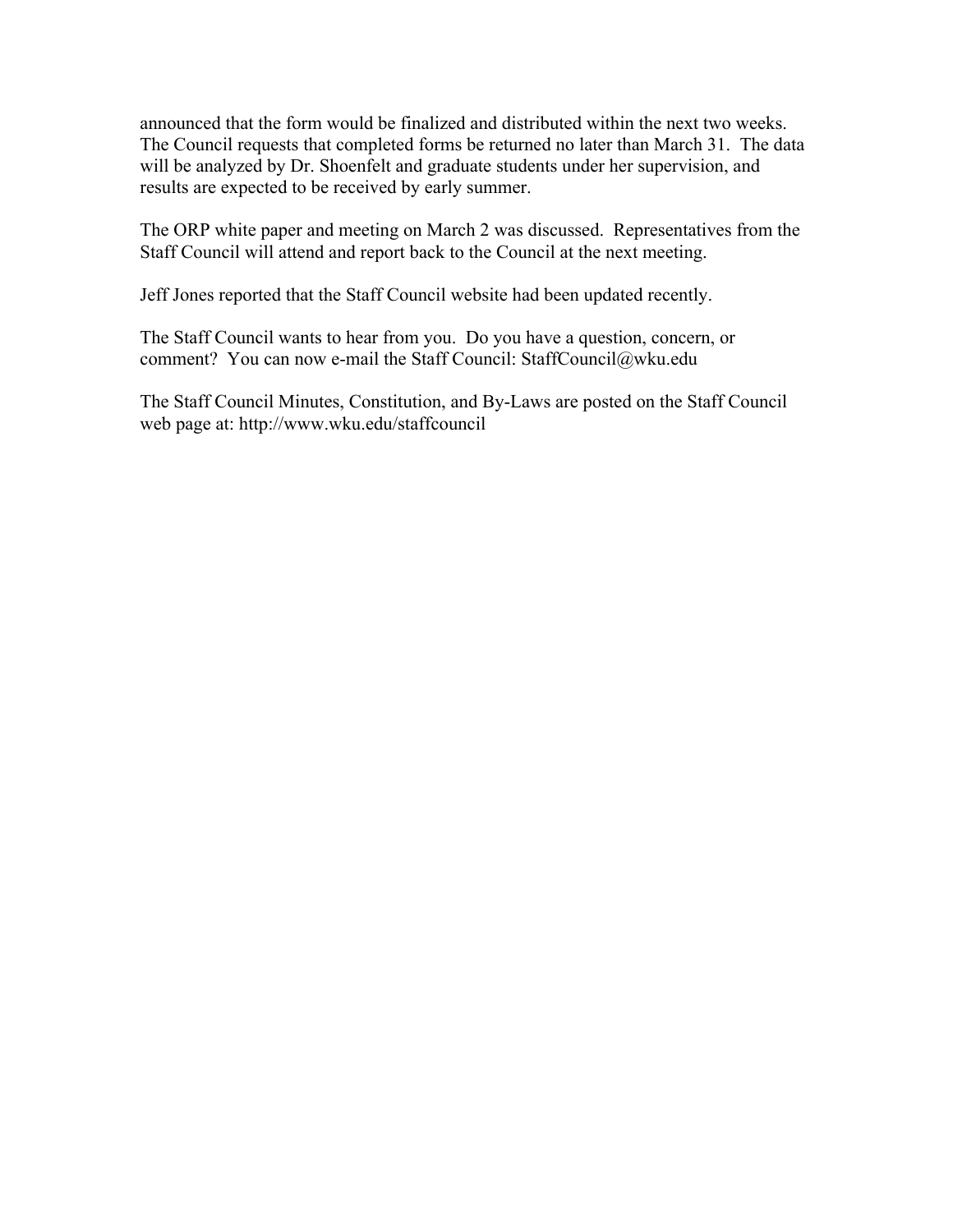The WKU Staff Council held its April meeting on Wednesday, April 5, 2006. Members present were:, LySandra Bowles, David Emerson, Barbara Johnston, Jeff Jones, Pat Jordan, James McCaslin, Charles McCoy, Ann Potter, Angela Robertson, Tina Sneed, Heather Stubblefield, Mike Thompson, and Lauri Warden. Members absent were: Patty Booth, Chester McNulty, and Darrell Saalwaechter.

The Tuition Benefit/Discount for Dependents policy was discussed. This year, after implementing the new policy for the first time, it was discovered that less money was available to give scholarships to students in general because a few students with full-ride scholarships had this benefit applied to them, and received a substantial residual check as a result. After much discussion, it was decided that the intent of the Staff Council was not to reduce the number of scholarships available to deserving students, but to ensure that all WKU employees received their benefits. The Council will discuss the matter further at the next meeting.

The possibility of beginning an online, centralized FAQ page to help new staff acclimate to the WKU campus was discussed. The issues of ever-changing information, scope of the information offered, and limited staff to update the page were brought up by Council members. It was determined that the Staff Council would not be able to take on this large-scale project. The Staff Council sponsors a Staff Mentoring committee which is available for newly-hired staff to contact with questions. A link to contact the committee will be placed on the Staff Council webpage for the convenience of those wanting to take advantage of this service.

An update on the Parking Committee's activities was given by James McCaslin in Patty Booth's absence. The Staff Council held a called meeting on March 13 to review various parking proposals and give Patty feedback before a vote was taken by the Parking Committee on which proposal to send forward. At this time, no proposal has been approved by the administration and the Parking Committee continues to meet and work on a plan for permit rates for 2006/2007.

Heather Stubblefield gave an update on the Staff Satisfaction Survey results. The data should be ready to give to Dr. Shoenfelt for analysis within the next week.

Laws concerning exempt status employees were discussed. It was agreed that University employees, even though exempt, are bound by state and federal labor laws.

The Council held a discussion of the practice of hiring Building Service Attendants for six months as temporary, full-time employees without benefits.

Employee raises have been recommended to be 3% on average. The Staff Council discussed raise issues and gave Pat Jordan, Staff Regent, feedback on issues that will be coming up at the next Board of Regents meeting.

The Staff Council website has been updated using the new CMS software. It was noted that the website is fully ADA compliant.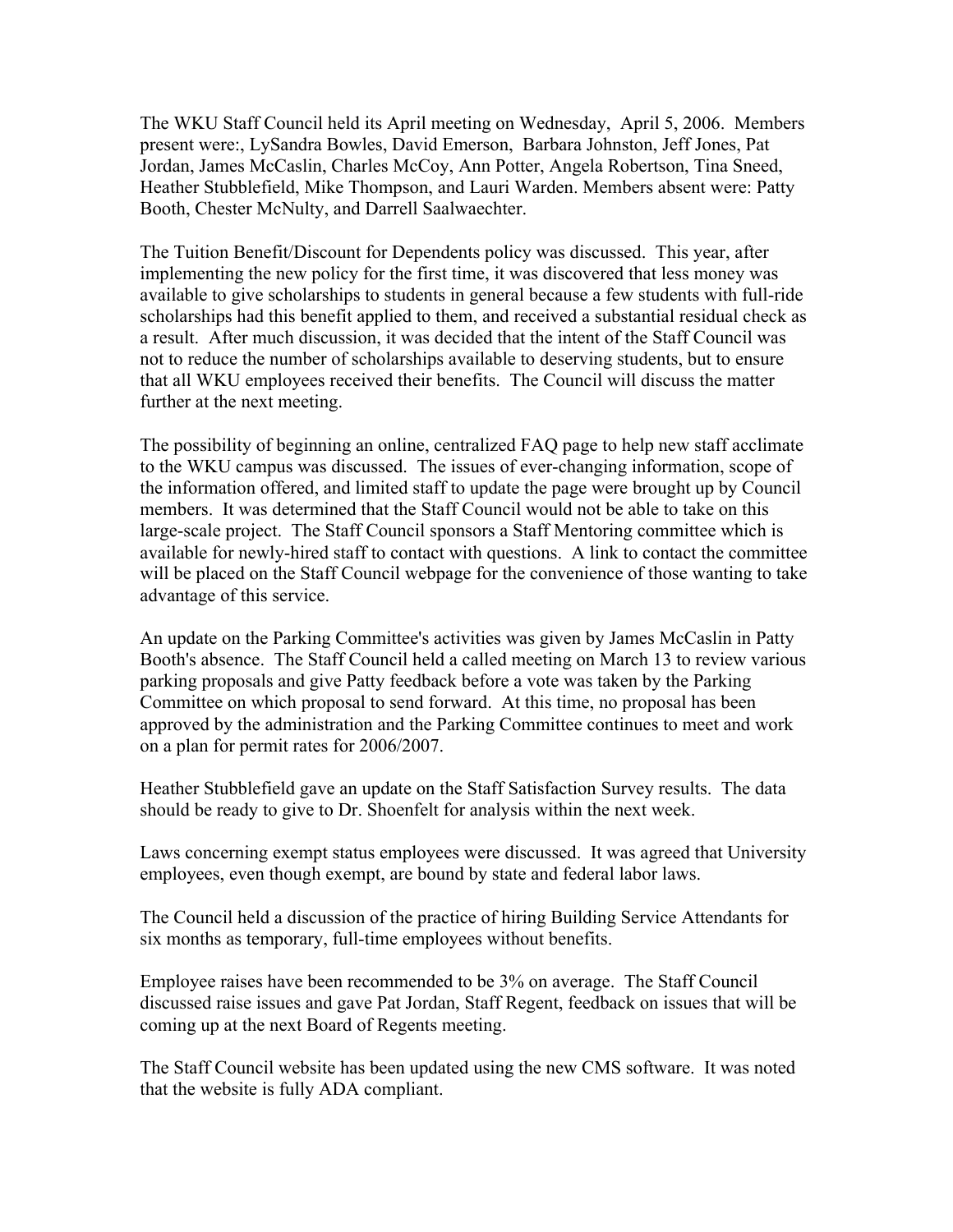The next meeting of the Staff Council will be on Wednesday, May 3.

The Staff Council wants to hear from you. Do you have a question, concern, or comment? You can now e-mail the Staff Council: StaffCouncil@wku.edu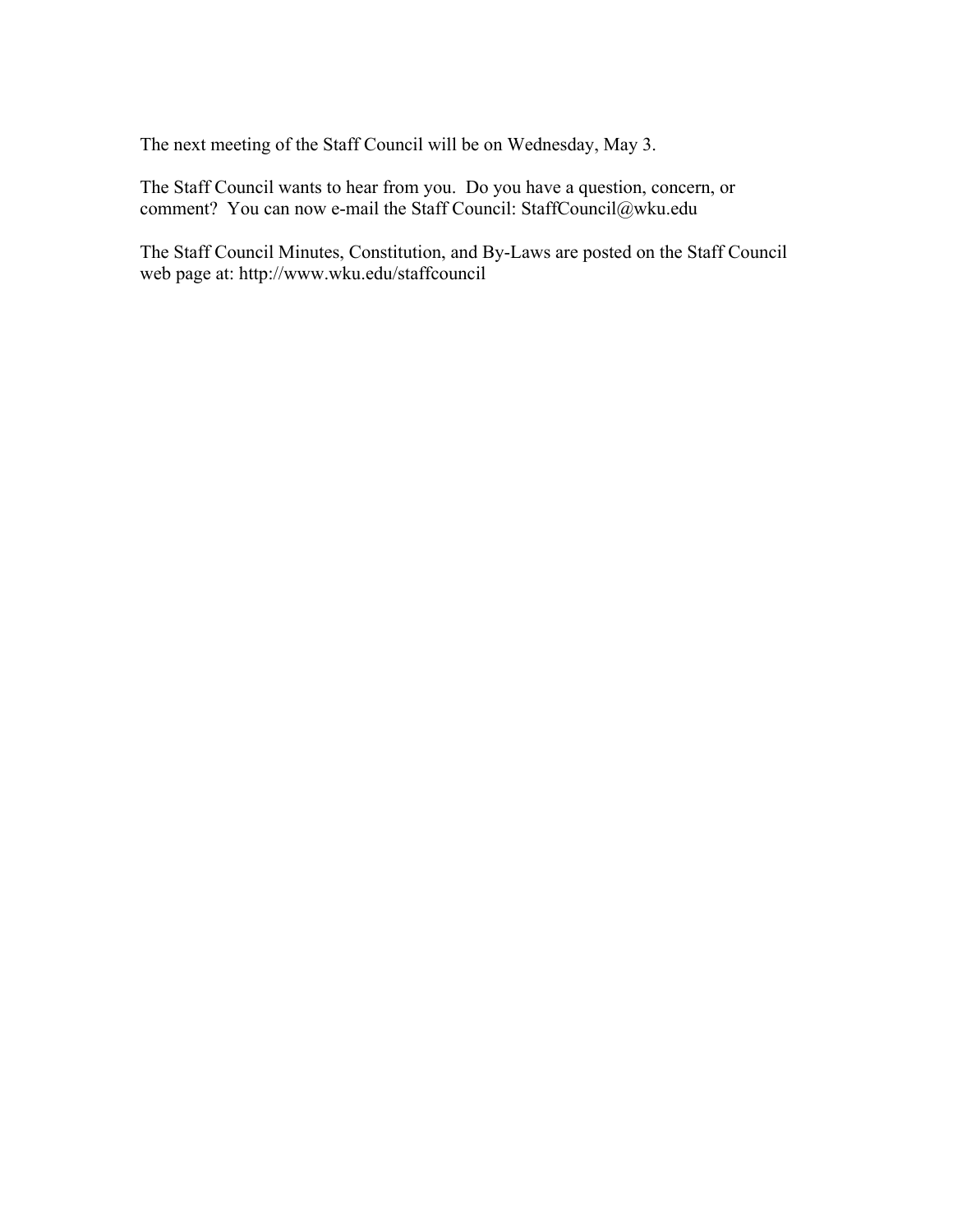The WKU Staff Council held its May meeting on Wednesday, May 3 in DUC 226. Members present were: Patty Booth, David Emerson, Barbara Johnston, Jeff Jones, Pat Jordan, James McCaslin, Charles McCoy, Chester McNulty, Ann Potter, Angela Robertson, Darrell Saalwaechter, Tina Sneed, Heather Stubblefield, and Lauri Warden. Members absent were: LySandra Bowles and Mike Thompson.

The Staff Council (SC) discussed changes in the Staff Regent Guidelines that have been made since last election. It was determined that no absentee ballots will be used as we are now using online voting, which allows voters access from any computer worldwide. Voting for Staff Regent will be held online on Tuesday June 13. ALL STAFF EMPLOYEES ARE STRONGLY ENCOURAGED TO VOTE FOR THIS IMPORTANT POSITION. Computers will be available for voting purposes in Facilities Management to any employee without computer access, and will be manned by SC representatives to assist with any computer issues that may arise.

The forum for the staff to get information from the candidates for Staff Regent will be held on Monday, June 12 at 9:00 a.m. in MMTH Auditorium. ALL STAFF EMPLOYEES ARE URGED TO ATEND. The following guidelines will be used during the forum:

## **STAFF REGENT ELECTION FORUM GUIDELINES**

- Introduction of candidates by the mediator.
- The candidates will each be given five minutes to introduce themselves and make an opening presentation. The order of these presentations will be determined by a number draw.
- After the opening presentations the floor will be opened for questions. Each candidate will have the opportunity to respond to each question. The order will continue sequentially in the order in which the presentations were made. Each candidate will have a maximum of one minute to answer the question, with a warning given at 45 seconds by a timekeeper.
- No rebuttals or interjections by candidates will be allowed.
- Each candidate will have three minutes to make his/her closing statement. The sequential order continues.
- NOTE: The mediator has authority over the conduct of the forum. Each candidate is expected to act in a professional manner.

The June SC retreat at the Glasgow campus was discussed. Dr. Betsy Shoenfelt will present the results of the Staff Survey at that time. Mr. Tony Glisson and Dr. Gene Tice will be attending a portion of the retreat also. Photos of the 2006-2007 Staff Council members will be taken at the retreat to be posted on the website, so staff will be able to recognize their representatives more easily.

Pat Jordan distributed information regarding the definition of an ombudsman, which include: receiving and investigating complaints, reports on findings and helps achieve just and equitable settlements; catalyst for institutional reform; institutional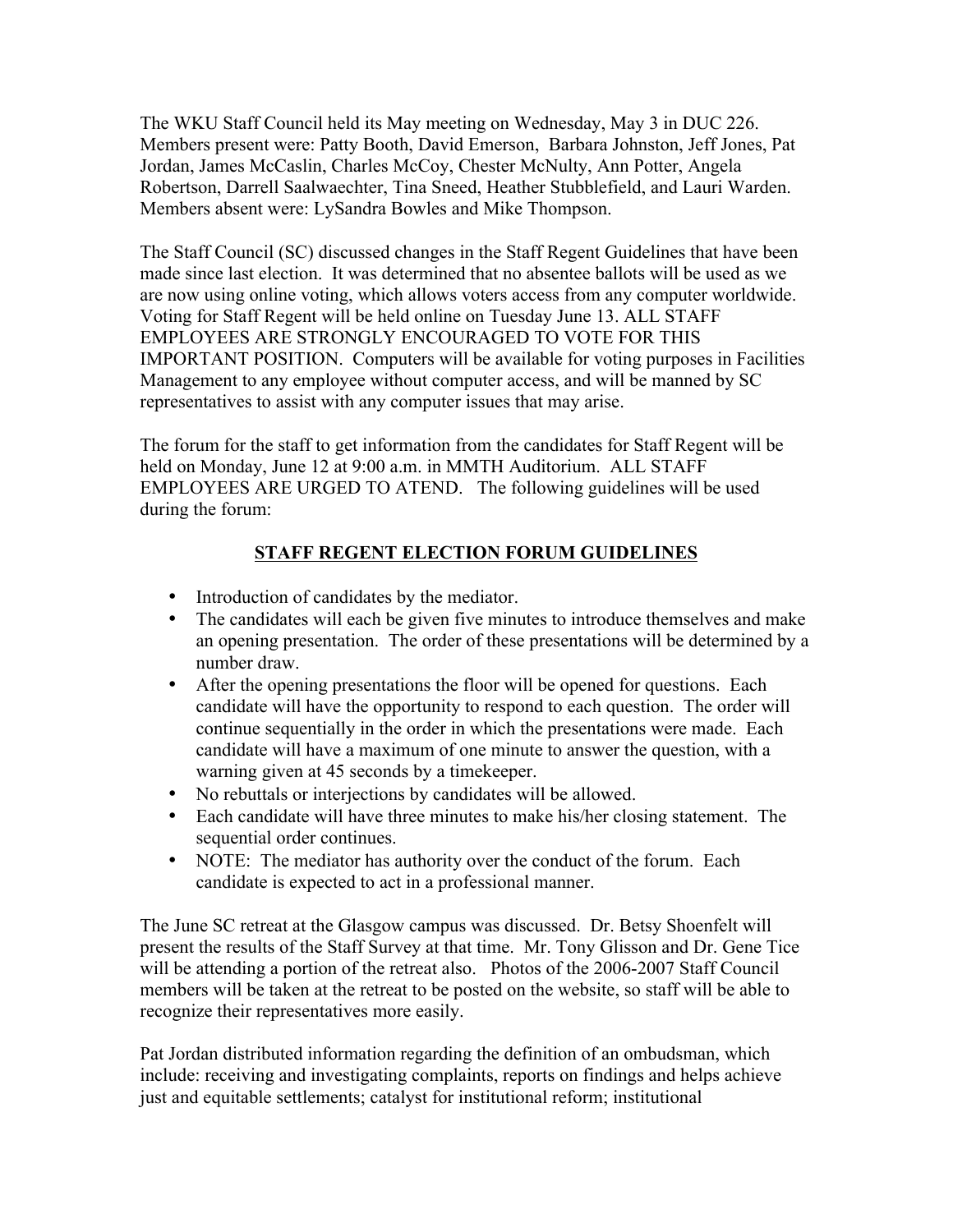troubleshooter working to prevent problems for arising; and confidential, neutral, conflict-resolver. She indicated that the University Senate is moving forward with a proposal to create a faculty ombudsman position and proposed that the Staff Council look into the possibility of having a staff ombudsman as well. The council decided to do some fact finding and discuss this proposal more fully at the retreat with the new council members.

Dr. Tice made a request of SC Chair, James McCaslin, that he be invited to more staff council meetings. James encouraged the incoming Staff Council to invite all the Vice Presidents to meetings throughout the year, as open communication between administration and staff is very valuable.

James McCaslin read a report from Elizabeth Paris, SC representative to the Budget Council, which states that the Part-Time Staff Employee Tuition Waiver has been reinstated in the upcoming budget.

Chester McNulty brought up the issue of staff who thought they were being hired on as full-time, permanent staff, who are in actuality being hired as temporary staff without benefits for several months. There is a great deal of confusion and possibly some misunderstanding of the current policy. Several SC members have been approached by staff who have been hired in this manner and have indicated that this practice is misleading, especially for jobs at the lower end of the pay scale. The SC requested that a clearly-defined policy be formed, so that incoming staff employees will know upfront what type of position they are being offered and if benefits are available immediately or at some predetermined future date.

Bursar Belinda Higginbotham spoke to the members regarding the Dependent Tuition Waiver Benefit. She indicated that it was possible in Banner for the Employee Dependent Tuition Waiver to be applied to the student's tuition bill first, with other WKU tuition scholarships being applied after that up to the amount of actual tuition. This would allow each employee to receive their benefit, but also disburse the limited amount of scholarship funds to the most eligible students as possible. Updating of this policy is in process and the policy will be released from Human Resources soon.

Tony Glisson offered a detailed explanation concerning the life insurance commission's refund issue as recently communicated to affected employees. After discussion of the facts and various factors that had to be considered, the Staff Council agreed that a fair and equitable solution was applied in implementing a one month "premium holiday" for optional life, spousal life, dependent life premium (May payrolls).

Tony Glisson asked the SC for their input regarding the Employee Recognition program at WKU, both at retirement and throughout the employee's term at WKU. Information about when a person would be come eligible for retirement was disbursed and discussed. Ann Potter questioned if part-time employees would be included in this recognition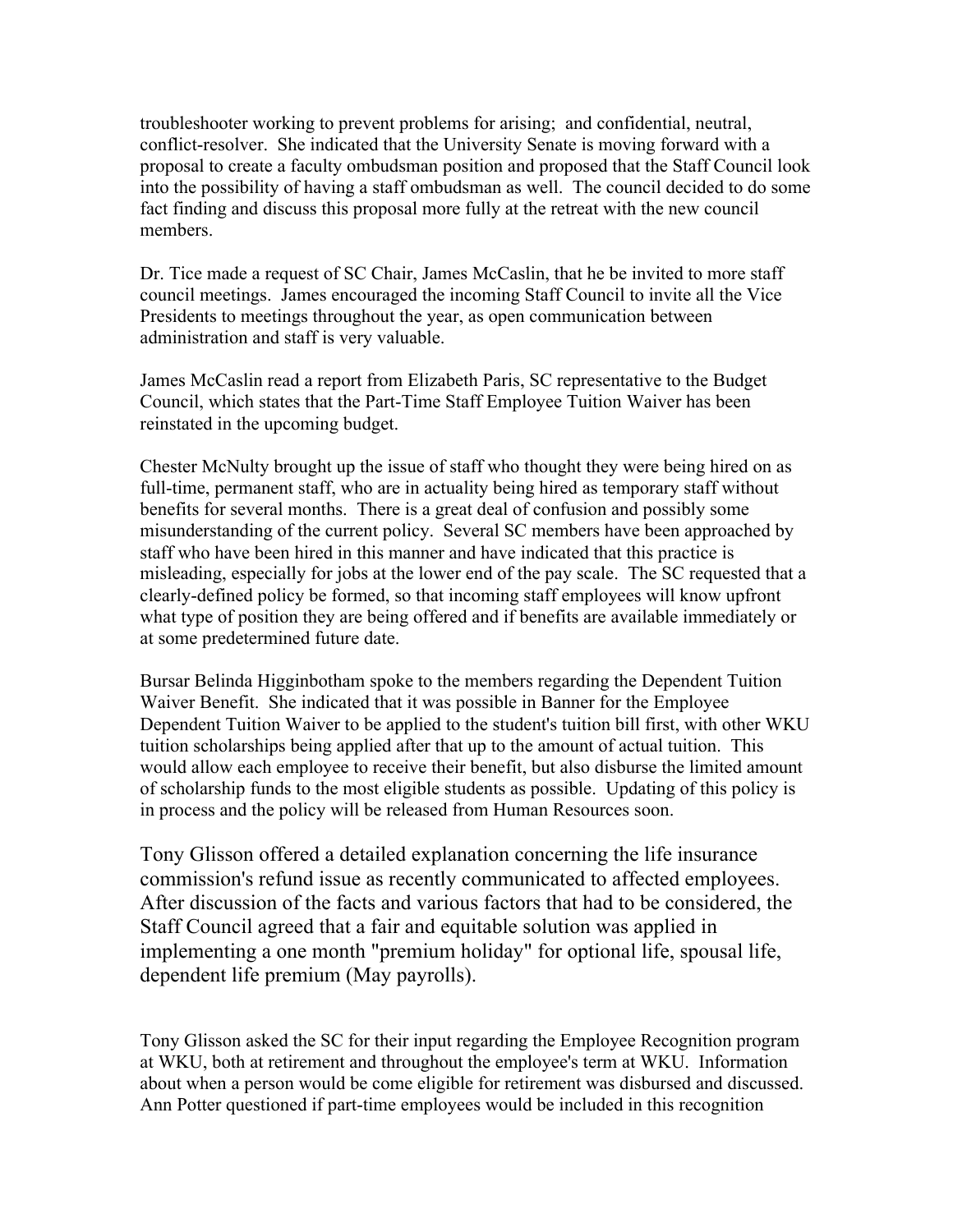program with the result that eligible part-time employees will be included. The SC members unanimously endorsed an employee recognition program at WKU.

Patty Booth gave a Parking and Transportation update. She reported that attendance was approximately 260 people at the forums. After considering input from the forums, a parking proposal was sent from the Parking and Transportation committee to the Administrative Council, but no decision had been made as of that day.

The Staff Council wants to hear from you. Do you have a question, concern, or comment? You can now e-mail the Staff Council: StaffCouncil@wku.edu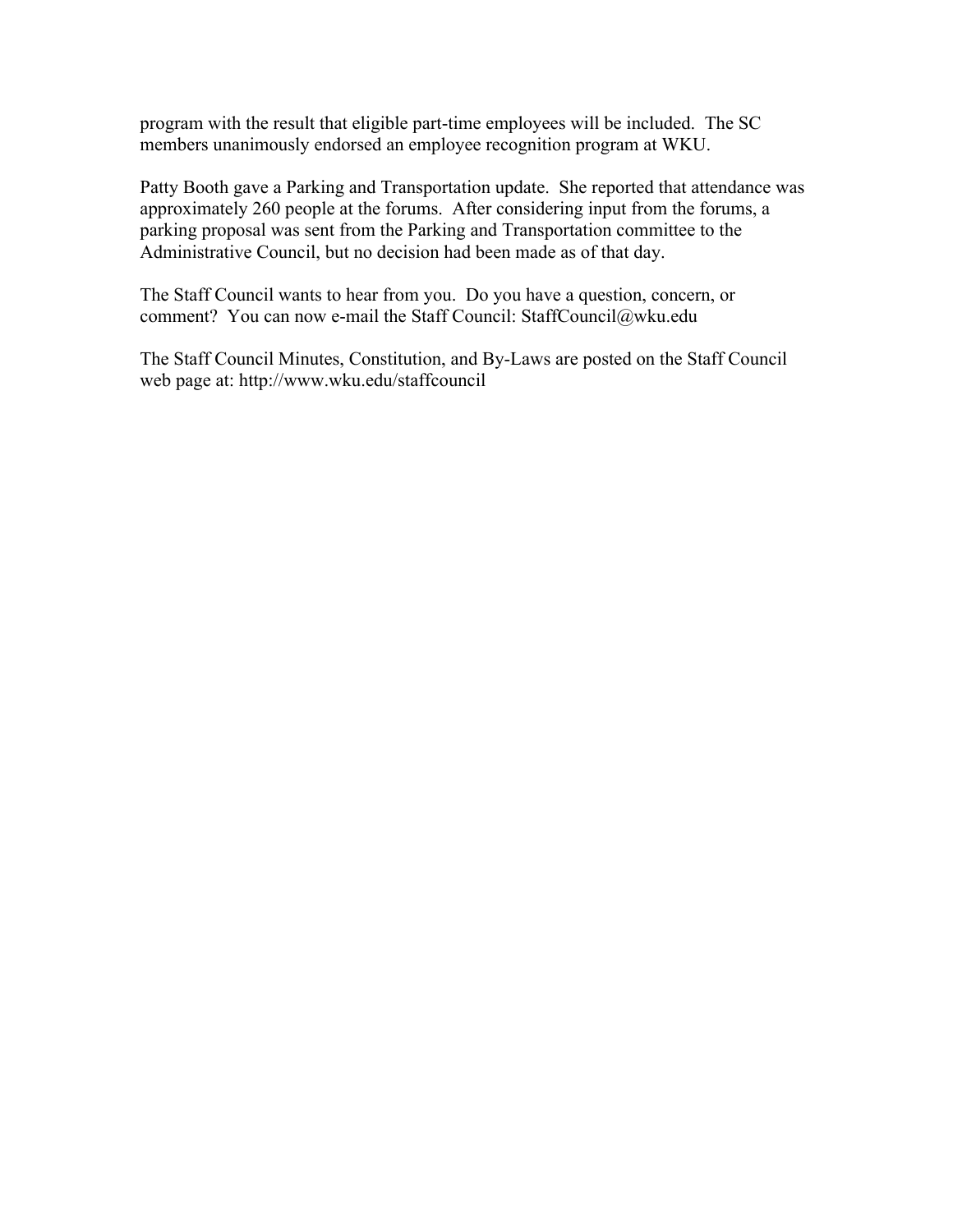The WKU Staff Council held its June Retreat meeting on Wednesday, June 7, 2006, at the Glasgow Campus. Members present were: Patty Booth, LySandra Bowles, David Emerson, Barbara Johnston, Jeff Jones, Pat Jordan, James McCaslin, Charles McCoy, Chester McNulty, Ann Potter, Angela Robertson, Darrell Saalwaechter, Tina Sneed, Heather Stubblefield, and Lauri Warden. Mike Thompson was absent. New staff council members present were: Larry Hardin, Trish Jaggers, Todd Misener, and Stephanie Wimsatt.

Introductions were made of each staff council member present.

James McCaslin gave an overview of the Staff Council (SC) and what the role of the SC is in the university. He indicated that it does not mediate or negotiate individual problems in the workplace, but that the purpose is to facilitate and assist staff in finding solutions to issues that affect staff as groups or a whole. The Staff Council makes policy recommendations to the President of the university and is the voice for all 1200 staff employees.

Discussion of various university and SC committees and needed replacements for outgoing council members was held. Updates for the website were also discussed.

Accomplishments of the 2005-2006 Staff Council were determined to be: part-time staff tuition waiver reinstated, dependent tuition waiver policy reinstated, computers for Facilities Management use, Staff Satisfaction Survey, most well-attended Fall Break Brunch, and funding for designated smoking area implementation.

Areas for future SC consideration/follow up are: designated smoking area signage, Facilities Management hiring practices, staff ombudsmen position, 18-hour limit on staff tuition waivers.

Pat Jordan distributed a proposal for a staff Ombuds person, and explained what this type of position would accomplish. Barbara Johnston proposed that a committee be formed to work with Tony Glisson to begin this task. No further action was taken at this time.

Dr. Betsy Shoenfelt, along with graduate students, Joe Dunn and Ross Love, presented the results from the 2006 Staff Satisfaction Survey. Completed surveys were received from 606 staff members, which was up from last year's amount of 565. The most important issue to the staff again this year was the 2-week Christmas break. After the presentation, Dr. Shoenfelt questioned the SC stating that now we have two year's worth of data, what are we going to do with it? She gave suggestions on how to design future surveys to gain more in depth information on important topics from the survey. The new council will be reviewing the data and setting goals based on the results.

Elections for SC officers were facilitated by James McCaslin. Jeff Jones was nominated and unanimously elected for Webmaster; Angela Robertson was nominated and unanimously elected as Chair; and, Trish Jaggers and Barbara Johnston were nominated